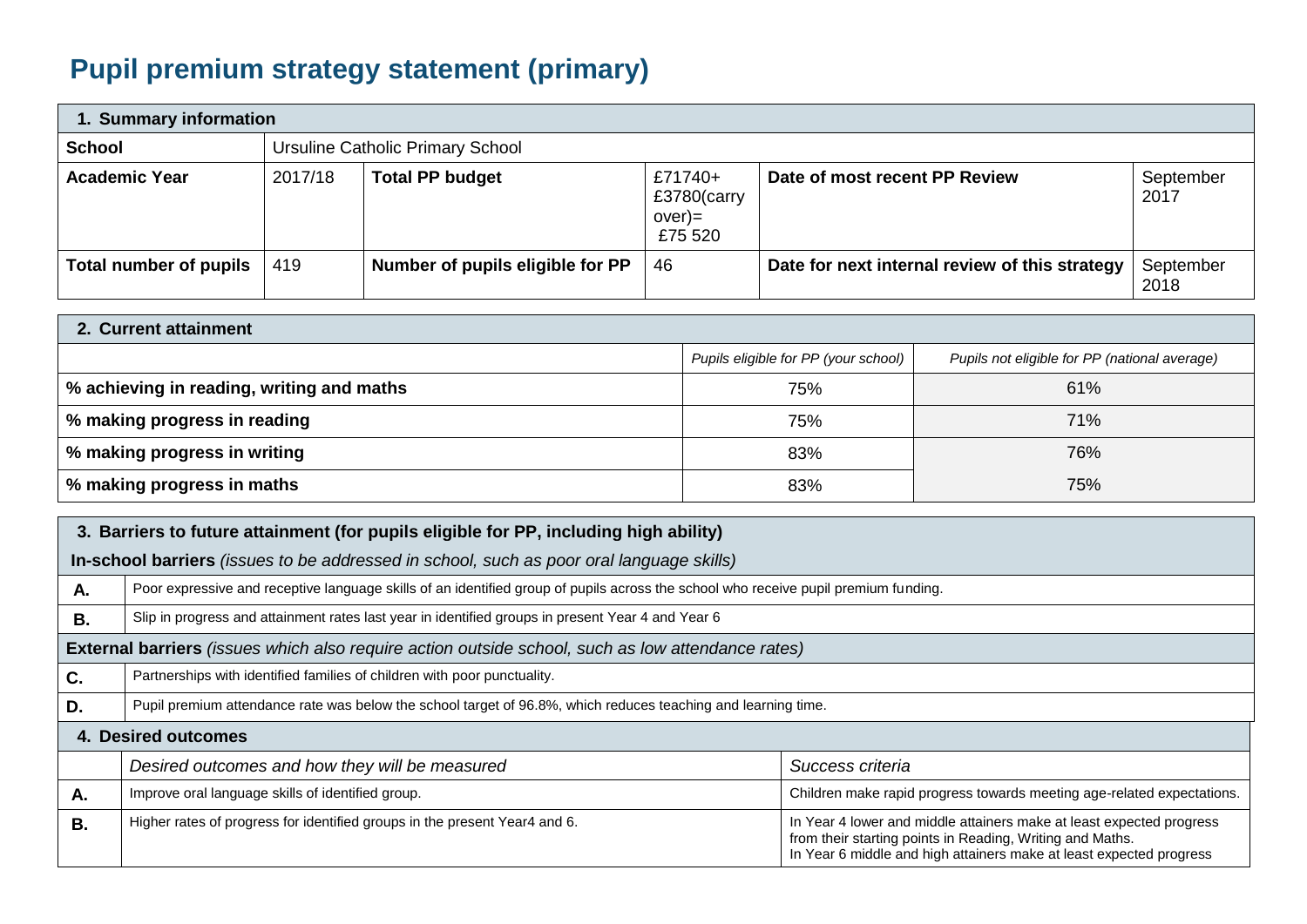|    |                                                                                                    | from their starting points in Reading, Writing and Maths.                                                                                                  |
|----|----------------------------------------------------------------------------------------------------|------------------------------------------------------------------------------------------------------------------------------------------------------------|
| C. | To develop nurturing partnership with identified families to build on consistent home school link. | Consistent engagement and lessened anxiety for these pupils who are<br>eligible for pupil premium. Increased rates in punctuality for identified<br>group. |
| D. | Improved attendance rate of children eligible pupil premium.                                       | Attendance rate of pp children to reach 96.8%                                                                                                              |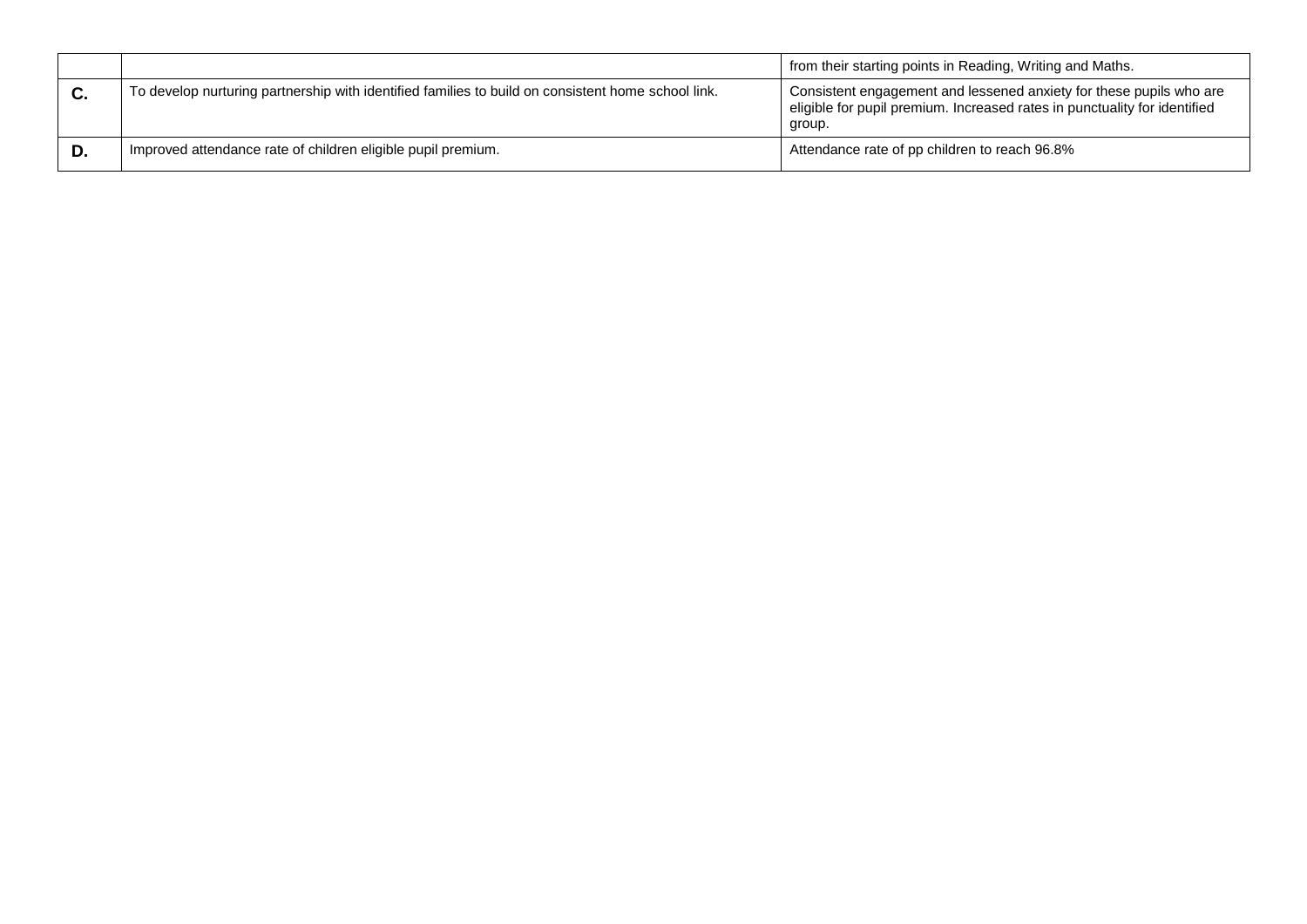| 5. Planned expenditure                                                                                                                                                                      |                                                                                                         |                                                                                      |                                                                            |                                                |                                                            |  |
|---------------------------------------------------------------------------------------------------------------------------------------------------------------------------------------------|---------------------------------------------------------------------------------------------------------|--------------------------------------------------------------------------------------|----------------------------------------------------------------------------|------------------------------------------------|------------------------------------------------------------|--|
| Academic year                                                                                                                                                                               | 2017/18                                                                                                 |                                                                                      |                                                                            |                                                |                                                            |  |
| The three headings below enable schools to demonstrate how they are using the pupil premium to improve classroom pedagogy, provide targeted<br>support and support whole school strategies. |                                                                                                         |                                                                                      |                                                                            |                                                |                                                            |  |
| i. Quality of teaching for all                                                                                                                                                              |                                                                                                         |                                                                                      |                                                                            |                                                |                                                            |  |
| <b>Desired outcome</b>                                                                                                                                                                      | Chosen action /<br>approach                                                                             | What is the evidence and rationale<br>for this choice?                               | How will you ensure it is<br>implemented well?                             | <b>Staff lead</b>                              | When will you<br>review<br>implementation?                 |  |
| A. Improved oral<br>language skills                                                                                                                                                         | High quality intervention.<br>Active listening explicitly<br>taught.<br>Co-operative Learning<br>groups | Opportunity to employ for 2 hours a week<br>a trained speech and language therapist. | Close liaison with class teacher,<br>outside agencies and s & I therapist. | Class<br>teachers<br>overseen by<br><b>SLT</b> | Pupil progress<br>meetings in Autumn,<br>Spring and Summer |  |
| Higher rates of<br>progress for identified<br>groups in present years<br>4 and 6<br>Continued high rates of<br>progress in all other<br>year groups                                         | Additional fix-it for R, W<br>and M.<br>Reciprocal Reading<br>strategies.                               | Guided groups.                                                                       | Guided Group Records<br><b>Pupil Interviews</b>                            | As Above                                       | As Above                                                   |  |
|                                                                                                                                                                                             |                                                                                                         |                                                                                      |                                                                            |                                                |                                                            |  |
| <b>Total budgeted cost</b>                                                                                                                                                                  |                                                                                                         |                                                                                      |                                                                            |                                                |                                                            |  |
| ii. Targeted support                                                                                                                                                                        |                                                                                                         |                                                                                      |                                                                            |                                                |                                                            |  |
| <b>Desired outcome</b>                                                                                                                                                                      | <b>Chosen</b><br>action/approach                                                                        | What is the evidence and rationale<br>for this choice?                               | How will you ensure it is<br>implemented well?                             | <b>Staff lead</b>                              | When will you<br>review<br>implementation?                 |  |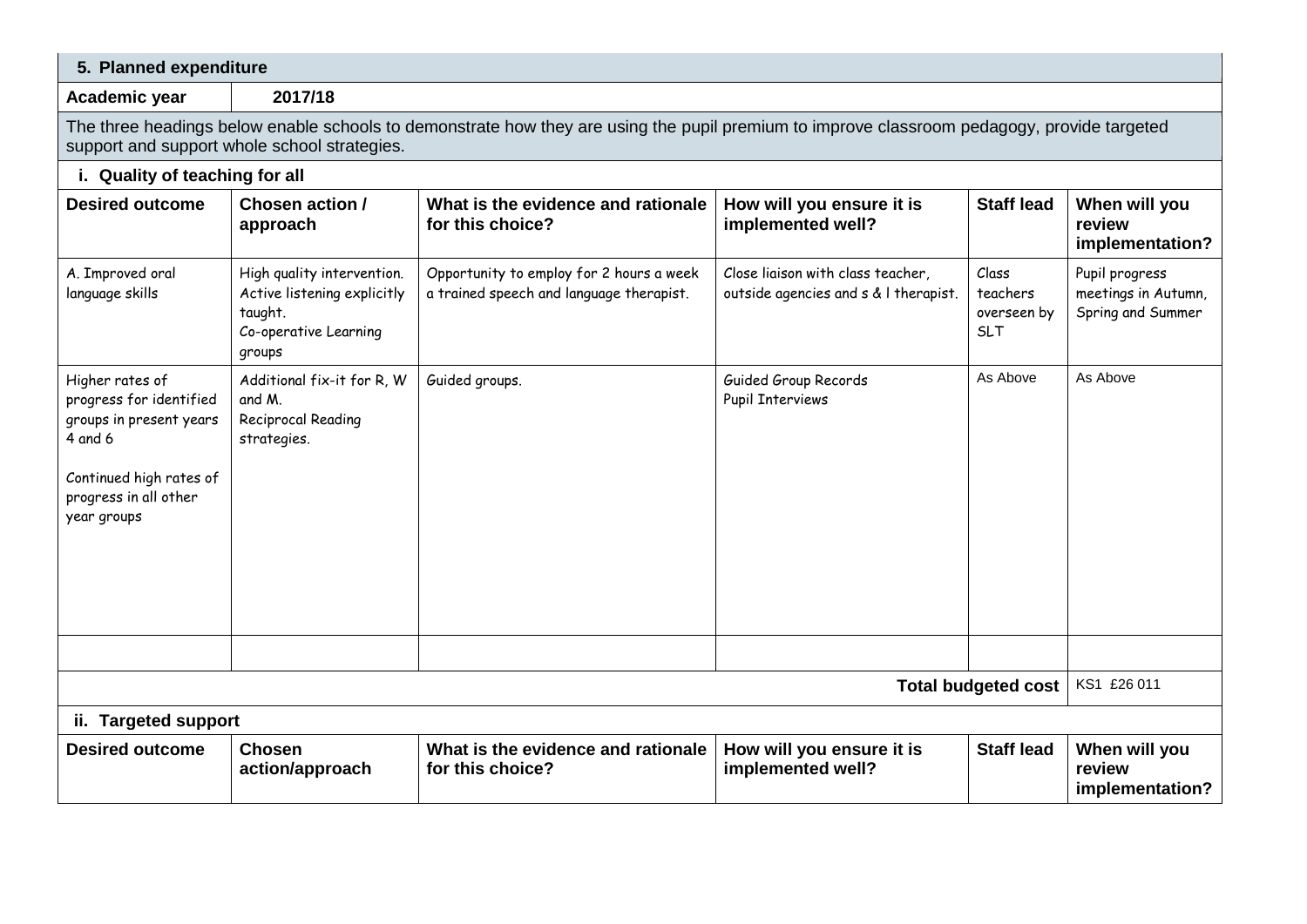| A. Improved oral<br>language skills.                                                | <b>Black Sheep Intervention</b><br>5 minute box<br><b>Extra Phonics Sessions</b>                                                                                                                            | Pupils will benefit from targeted small<br>group sessions to enhance their use of<br>vocabulary and understanding.                                                                                                                                                                                                     | Pupil progress meetings<br>Interviews with pupils 1:1                                                                                                                                                                                                                                          |                   | As and when<br>programme ends.<br>Aut, Spr, Sum pupil<br>progress meetings. |  |
|-------------------------------------------------------------------------------------|-------------------------------------------------------------------------------------------------------------------------------------------------------------------------------------------------------------|------------------------------------------------------------------------------------------------------------------------------------------------------------------------------------------------------------------------------------------------------------------------------------------------------------------------|------------------------------------------------------------------------------------------------------------------------------------------------------------------------------------------------------------------------------------------------------------------------------------------------|-------------------|-----------------------------------------------------------------------------|--|
| B. Higher rates of<br>progress for identified<br>groups in present Years<br>4 and 6 | Daily reading programme<br>using reciprocal reading<br>1:3 small Maths grp<br>support<br>Extra 1:1/small group<br>support in Fix-it for<br>English and Topic<br>Additional Guided group<br>support in Maths | Pupils know what to do to improve for the<br>next lesson. Aid the fluency and through a<br>running record to identify cues being used.                                                                                                                                                                                 | Evidence in book scrutinies.<br>Discussions with relevant staff                                                                                                                                                                                                                                |                   | Pupil progress<br>meetings<br>Aut, Spr, Sum                                 |  |
| KS2 £44 289<br><b>Total budgeted cost</b>                                           |                                                                                                                                                                                                             |                                                                                                                                                                                                                                                                                                                        |                                                                                                                                                                                                                                                                                                |                   |                                                                             |  |
| iii. Other approaches                                                               |                                                                                                                                                                                                             |                                                                                                                                                                                                                                                                                                                        |                                                                                                                                                                                                                                                                                                |                   |                                                                             |  |
| <b>Desired outcome</b>                                                              | <b>Chosen</b><br>action/approach                                                                                                                                                                            | What is the evidence and rationale<br>for this choice?                                                                                                                                                                                                                                                                 | How will you ensure it is<br>implemented well?                                                                                                                                                                                                                                                 | <b>Staff lead</b> | When will you<br>review<br>implementation?                                  |  |
| Improved punctuality<br>of an identified group                                      | Consistent home school<br>link with identified<br>families.<br>Offer support/ideas for<br>getting in on time(link to<br>nurture)                                                                            | If pupils are in on time they are starting<br>the working day with their peers. There<br>are anxieties about going into a full<br>classroom with pupils already on task.<br>Pupils will start with everyone else-have<br>the same starting point. Pupils will settle<br>to work more quickly and complete all<br>work. | Office staff to monitor and raise<br>concerns as soon as possible.<br>TL will develop strong links with<br>identified families to support. She<br>will report back to Leadership                                                                                                               | <b>TL</b>         | On a monthly basis                                                          |  |
| Attendance rate to be<br>as close to 96.8% (at<br>present 94%)                      | Meet and greet at gate in<br>mornings.<br>If necessary TL/or<br>another adult to go to<br>pupil's home to ensure<br>attendance.                                                                             | This has proved to allay fears and worries<br>of some pupils who may not have had a<br>good start to their day. If attendance<br>rate increases the pupils concerned will<br>have an increased chance of making<br>expected or better than expected<br>progress.                                                       | Office staff to monitor and raise<br>concerns as soon as possible.<br>TL to be the link with families to<br>support them in getting their pupils<br>to school. This may include visiting<br>the home in the event of school<br>refusal, unless another member of<br>staff is more appropriate. | <b>TL</b>         | On a monthly basis                                                          |  |
| <b>Total budgeted cost</b>                                                          |                                                                                                                                                                                                             |                                                                                                                                                                                                                                                                                                                        |                                                                                                                                                                                                                                                                                                |                   | £5207                                                                       |  |